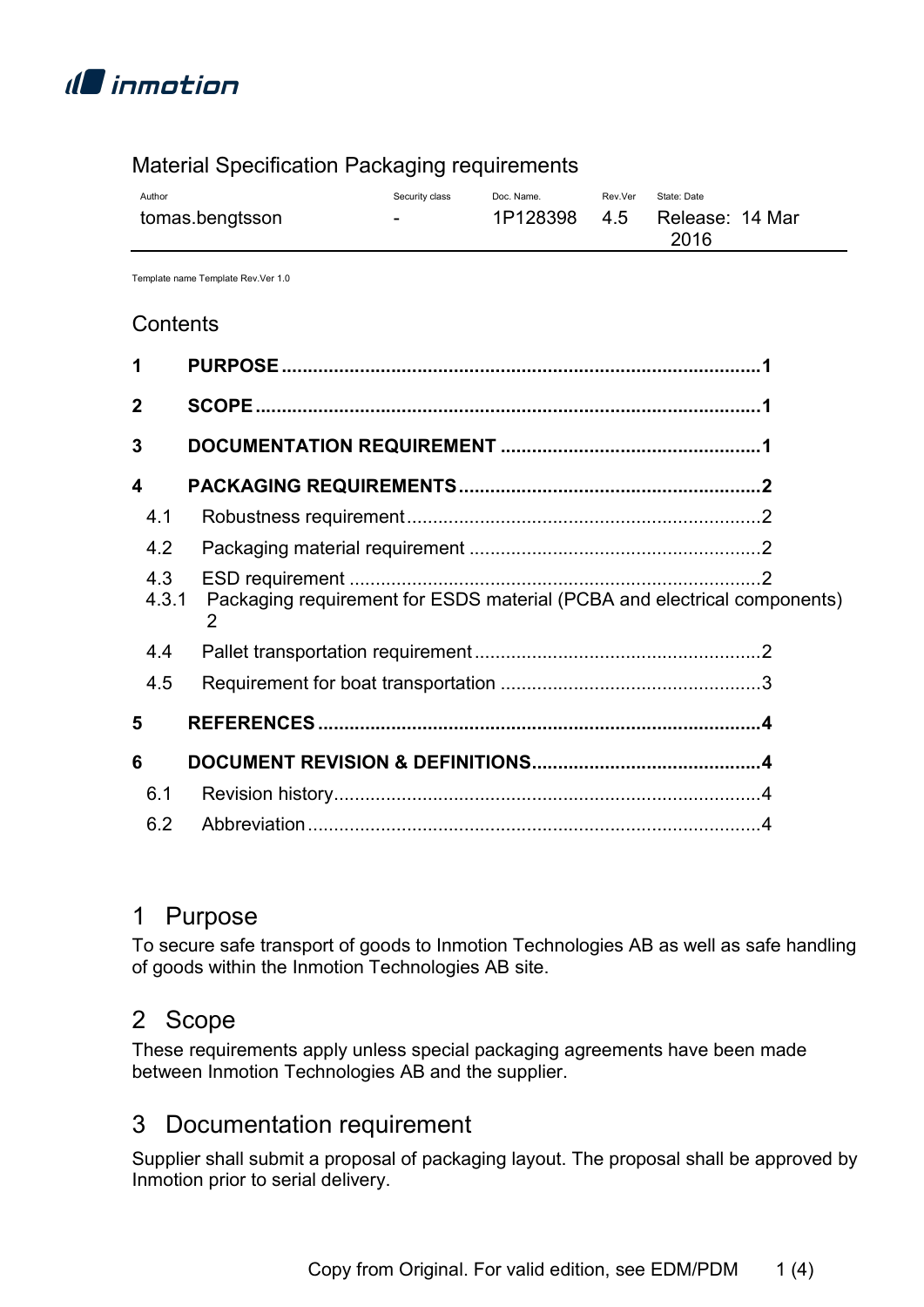## 4 Packaging requirements

#### 4.1 Robustness requirement

- Packaging should secure goods from all types of damage during transport.
- The packaging layout must take into consideration to minimize the risk of damaged components mechanically both in the packaging process and during transport.

#### 4.2 Packaging material requirement

Do not use chips as packaging material.

#### 4.3 ESD requirement

- All packaging material inside pallets or parcels shall be ESD classified and tested as "Static dissipative" or "Conductive" according to IEC 61340-5-1 section 5.3.4 and 5.3.5.[Ref 1]. The purpose is to be able to bring the packaging inside ESD protected production area.
- This ESD requirement is not valid for external wrapping of parcel or pallet.
- Cardboard and paper are accepted as packaging material.
- 4.3.1 Packaging requirement for ESDS material (PCBA and electrical components)
	- Approved shielded ESD bag or black conductive ESD box shall be used to protect the ESDS material. If a shielded bag will be used, one large bag or individual packed is optional.

#### 4.4 Pallet transportation requirement

- Use pallets with maximum three pallet collars or maximum height of 75 cm.
- Pallet total weight may not exceed 700 kg.
- Always use water tight pallet lids. We recommend pallet lids of WBP (Water and Boil Proof)-plywood material.
- Secure goods from water and snow.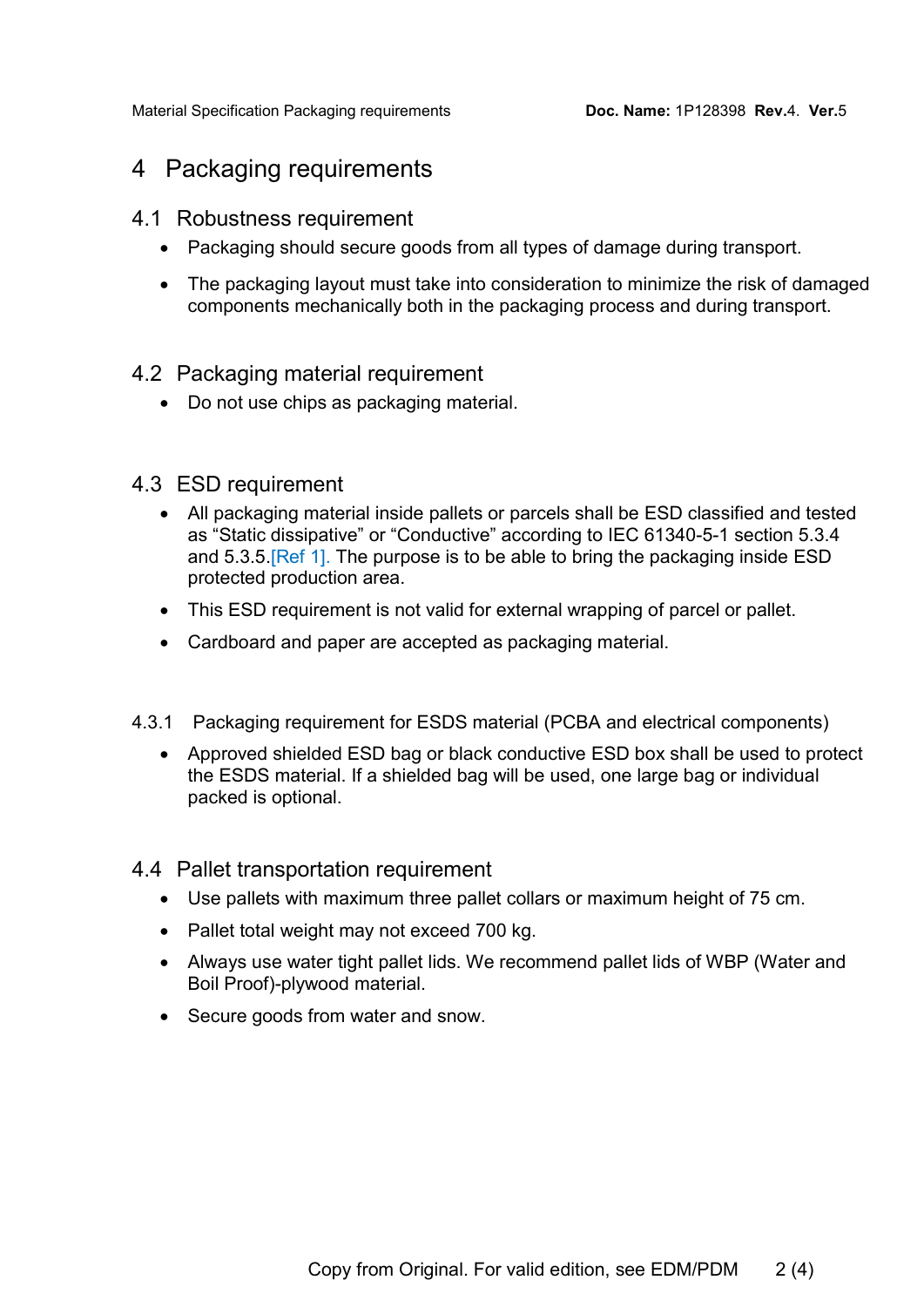Material Specification Packaging requirements **Doc. Name: 1P128398 Rev.4. Ver.5** 



Picture 1: OK, 3 collars, WBP lid



Picture 2: Not OK! 4 collars (too high), pallet lid of wood, (may leak and shed splinters onto goods).

### 4.5 Requirement for boat transportation

Humidity salt bags shall be used in the packaging.

# 5 Environmental impact

A supplier that is responsible for planning and choosing packing materials for products delivered to the organization should do it in such a way that the total environmental impact is minimized.